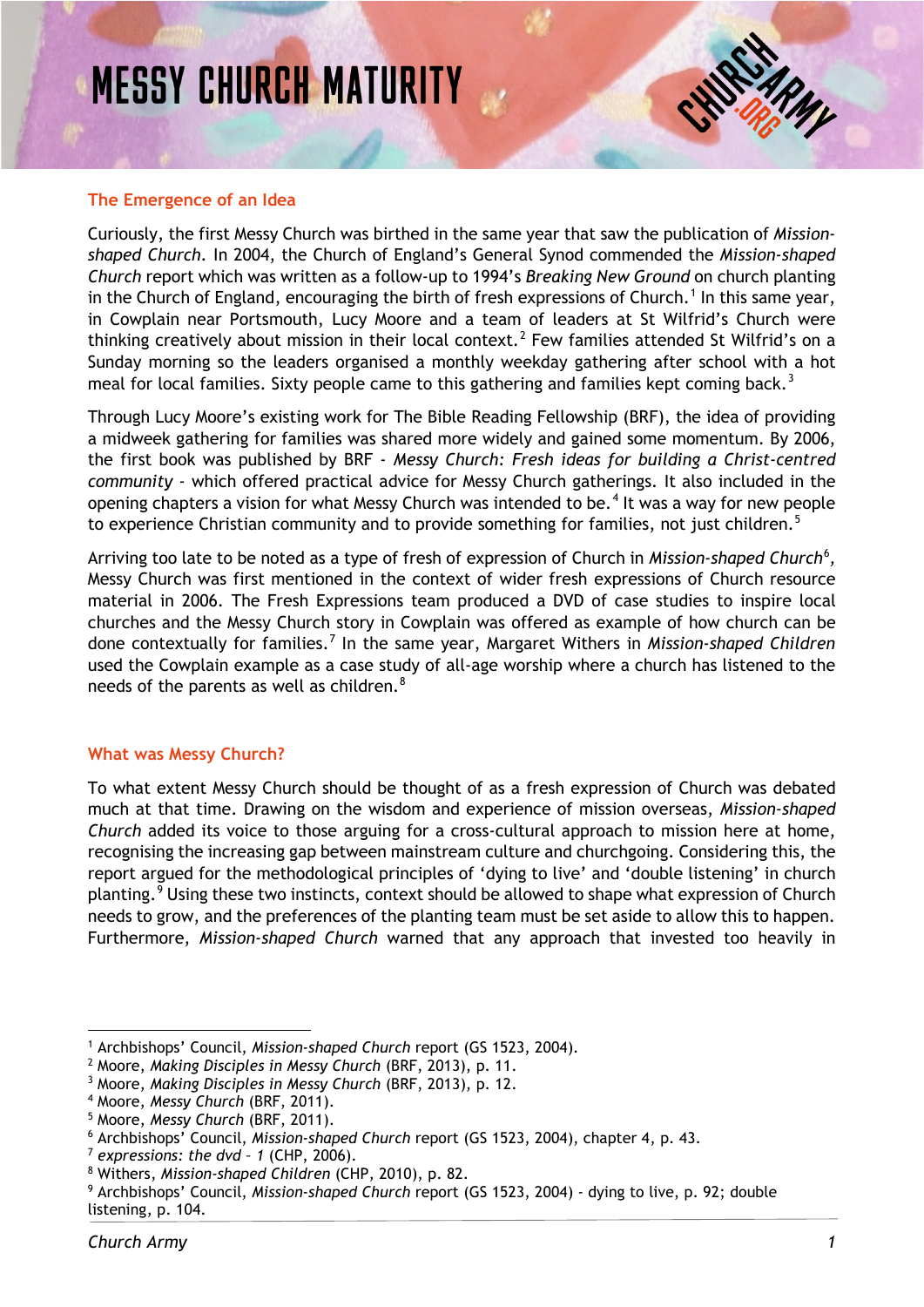cloning a particular form and style of church might suffer the same failure rate as church plants of the late '80s and early '90s which often failed to survive or thrive.<sup>[10](#page-1-0)</sup>

However, the Messy Church model seemed to challenge these assumptions. Why was an 'off-theshelf' resource proving so popular? Was it a short-term fad or something that would have longevity? Despite the flood of books published on fresh expressions of Church around this time, few included Messy Church in their discussions and reflections. Perhaps unsurprisingly, Anabaptist writer Stuart Murray did not mention Messy Church in his books *Changing Mission*, *Church After Christendom* or *Planting Churches* on cross-cultural church planting.[11](#page-1-1) Messy Church came too late for fresh expressions of Church observer Michael Moynagh's *emergingchurch.intro*. [12](#page-1-2) It was also surprisingly omitted from discussion in his 2012 book *Church for Every Context*. [13](#page-1-3) Steve Hollinghurst in *Mission-*shaped Evangelism did not include it<sup>[14](#page-1-4)</sup>, although it was mentioned briefly in Mark Earey's *Beyond Common Worship* in relation to the need for simpler Eucharistic liturgies and as an example of a fresh expression of Church trying to think seriously about worship for those unfamiliar with it.<sup>[15](#page-1-5)</sup>

The exclusion of the Messy Church idea in mainstream literature at the time is perhaps not surprising given the more widely-held uncertainty over what should or should not be counted as a fresh expression of Church. The Fresh Expressions self-registering database was a good example of such confusion.<sup>[16](#page-1-6)</sup> In 2008, Steven Croft attempted to bring clarity to this confusion by presenting a framework to understand the diversity of initiatives developing. In a chapter of *Mission-shaped*  Questions, entitled 'Fresh Expressions in a mixed economy church: a perspective'<sup>17</sup>, Croft offered four categories of fresh expressions of Church along a spectrum. Messy Church was mentioned as an example of one of these categories: a new mission initiative to create a new community within a single parish/circuit. In this nomenclature, Messy Church was recognised as something new but birthed within a parish, so it could be resourced by either clergy or laity of that parish.

# **Promoting Messy Church Values**

For those who bought the first *Messy Church* book written by Lucy Moore and took care to read the opening chapters, it was clear about ecclesial intention. Messy Church was intended to be a valid worshipping community in its own right and not merely as a feeder into Sunday church.<sup>[18](#page-1-8)</sup> More than an entertainment or activity, the model was working with deeper values than one might have first realised. Recognising how all-age worship can be done very badly<sup>[19](#page-1-9)</sup>, Messy Church offered a counter-cultural transformation of life through the clearly identifiable values: celebration, hospitality, creativity, all-age and Christ-centred.

The Bible Reading Fellowship were able to promote this vision of Messy Church through their own channels. They aimed to make practical resources accessible to practitioners by maintaining a website<sup>20</sup>, appointing regional co-ordinators, organising training events and publishing further

 $\overline{\phantom{a}}$ <sup>10</sup> Archbishops' Council, *Mission-shaped Church* report (GS 1523, 2004), p. 20.

<span id="page-1-1"></span><span id="page-1-0"></span><sup>11</sup> Murray: *Changing Mission* (CTBI, 2006); *Church After Christendom* (Authentic, 2005); *Planting Churches* (Paternoster, 2009).

<span id="page-1-2"></span><sup>12</sup> Moynagh, *emergingchurch.intro* (Monarch, 2004).

<span id="page-1-3"></span><sup>13</sup> Moynagh, *Church for Every Context* (SCM, 2013).

<span id="page-1-4"></span><sup>14</sup> Hollinghurst, *Mission-shaped Evangelism* (Canterbury, 2009).

<span id="page-1-5"></span><sup>15</sup> Earey, *Beyond Common Worship* (SCM, 2013), p. 18 and p. 45.

<span id="page-1-6"></span><sup>&</sup>lt;sup>16</sup> The Fresh Expressions team operated a self-registering online database from 2005. However, Church Army's Research Unit considered that the integrity of this quantitative material was seriously

compromised in that the bar for inclusion was low.

<span id="page-1-7"></span><sup>17</sup> Croft (ed.), *Mission-shaped Questions* (CHP, 2008) – chapter 1, 'Fresh expressions in a mixed economy church: a perspective', S. Croft.

<span id="page-1-8"></span><sup>18</sup> Moore, *Messy Church* (BRF, 2011).

<span id="page-1-9"></span><sup>19</sup> Moore, *All-Age Worship* (BRF, 2016).

<span id="page-1-10"></span><sup>20</sup> http://www.messychurch.org.uk/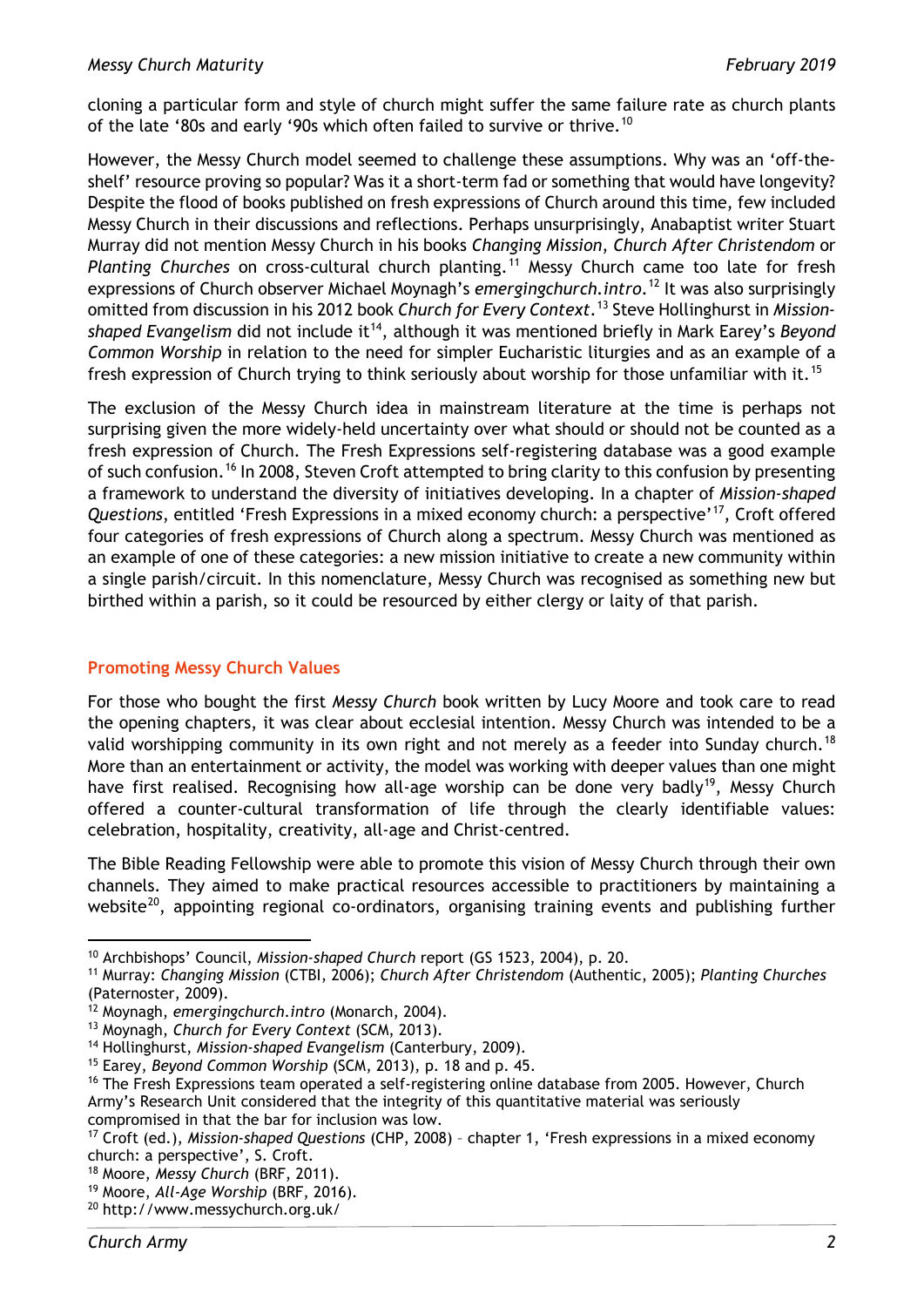#### *Messy Church Maturity February 2019*

books. This was an alternative resourcing stream to the kind of book-writing that had, up until then, made theological college reading lists or been a platform for conference speaking. In 2009, Moore's second Messy Church book, *Messy Church 2: Ideal for all ages,* re-emphasised the core values and stressed the importance of working to deepen these values. The book also offered further practical help in suggesting outlines for themed sessions, in recognition that many leaders were time-poor. $21$ 

Despite the quarterly booklet *Encounters on the Edge* from Church Army's Research Unit featuring examples of fresh expressions of Church for children and families, Messy Church did not get a mention until 2009. However, in 2010 George Lings made it a theme of a booklet. In *Encounters on the Edge no. 46: Messy Church - Ideal for all ages?*[22,](#page-2-1) Lings noted 300 examples registering on the self-registering Messy Church website, plus the 24 regional co-ordinators across England, Wales and Scotland, and called it 'a national phenomenon'. Lings judged that this was by now the most easily adopted type of fresh expression of Church and one that provided 'a low threshold for outsiders to cross'.<sup>[23](#page-2-2)</sup> Lings warned against the danger of leaders focusing only on the activities rather than understanding the deeper values at work. He concluded that Messy Church was easy to do badly and hard to do well. Messy Church was easier to begin than to sustain and it was easier to attract attenders than build disciples. $^{24}$  $^{24}$  $^{24}$ 

## **Contextual Creativity**

By the third Messy Church book, the considerable variation in application of the model in local contexts was evident.<sup>[25](#page-2-4)</sup> Some Messy Churches were not only midweek after school, but Saturday morning, Saturday afternoon or Sunday afternoon. A few examples met weekly or fortnightly rather than monthly. Some were simplifying the hot meal to sandwiches if a church had no kitchen. Some were opting for a different public name if Messy Church was problematic in their context. In this third book, Moore encouraged leaders to be inventive, responsive and reflective to their contexts while remaining faithful to core values. In all this diversity, Moore and her team had to wrestle with the question: what counted as a Messy Church? Was it only those things that operated with the values? But values can be slippery. How much control could they exercise over the brand if they wanted this to be a 'ground-up movement'?<sup>[26](#page-2-5)</sup>

Some of the more general fresh expressions of Church literature began to include discussion of Messy Church by 2012. In *Fresh Expressions in the Mission of the Church,* a Messy Church case study was included as an example of what can spring up from the fringes of a traditional church.<sup>[27](#page-2-6)</sup> In *Fresh! An Introduction to Fresh Expressions of Church and Pioneer Ministry,* it was mentioned, albeit in passing, as a particularly popular form of fresh expression.<sup>[28](#page-2-7)</sup> While critics of fresh expressions of Church such as Percy<sup>29</sup>, Hull<sup>30</sup>, Davison and Milbank<sup>[31](#page-2-10)</sup> had not mentioned Messy

- <span id="page-2-3"></span><span id="page-2-2"></span><span id="page-2-1"></span><sup>23</sup> Lings, *Encounters on the Edge no. 46: Messy Church – Ideal for all ages?* (Church Army, 2010), p. 3.
- <sup>24</sup> Lings, *Encounters on the Edge no. 46: Messy Church – Ideal for all ages?* (Church Army, 2010), pp. 32-34. <sup>25</sup> Moore, *Messy Church 3* (BRF, 2012).
- <span id="page-2-5"></span><span id="page-2-4"></span><sup>26</sup> In Lings, *Encounters on the Edge no. 46: Messy Church – Ideal for all ages?* (Church Army, 2010), p. 12, Lings describes BRF's emotional journey of choosing between top-down control and ground-up creativity. <sup>27</sup> *Fresh Expressions in the Mission of the Church – Report of an Anglican-Methodist Working Party* (SCM, 2012), pp. 51-54.

<span id="page-2-0"></span><sup>21</sup> Moore, *Messy Church 2* (BRF, 2012).

<sup>22</sup> Lings, *Encounters on the Edge no. 46: Messy Church – Ideal for all ages?* (Church Army, 2010).

<span id="page-2-7"></span><span id="page-2-6"></span><sup>28</sup> Goodhew, Roberts, Volland, *Fresh! An Introduction to Fresh Expressions of Church and Pioneer Ministry* (SCM, 2013), p. 83.

<span id="page-2-8"></span><sup>29</sup> Nelstrop (ed.), Percy (ed.), *Evaluating Fresh Expressions* (Canterbury, 2008) – chapter 3, 'Old tricks for new dogs? A critique of fresh expressions', M. Percy.

<span id="page-2-10"></span><span id="page-2-9"></span><sup>30</sup> Hull, *Mission-Shaped Church: A theological response* (SCM, 2006). S. Croft (ed.), *Mission-shaped Questions* (CHP, 2008) – chapter 10, 'mission-shaped and kingdom focused?', J.M. Hull. <sup>31</sup> Davison, Millbank, *For the Parish: A Critique of Fresh Expressions* (SCM, 2013).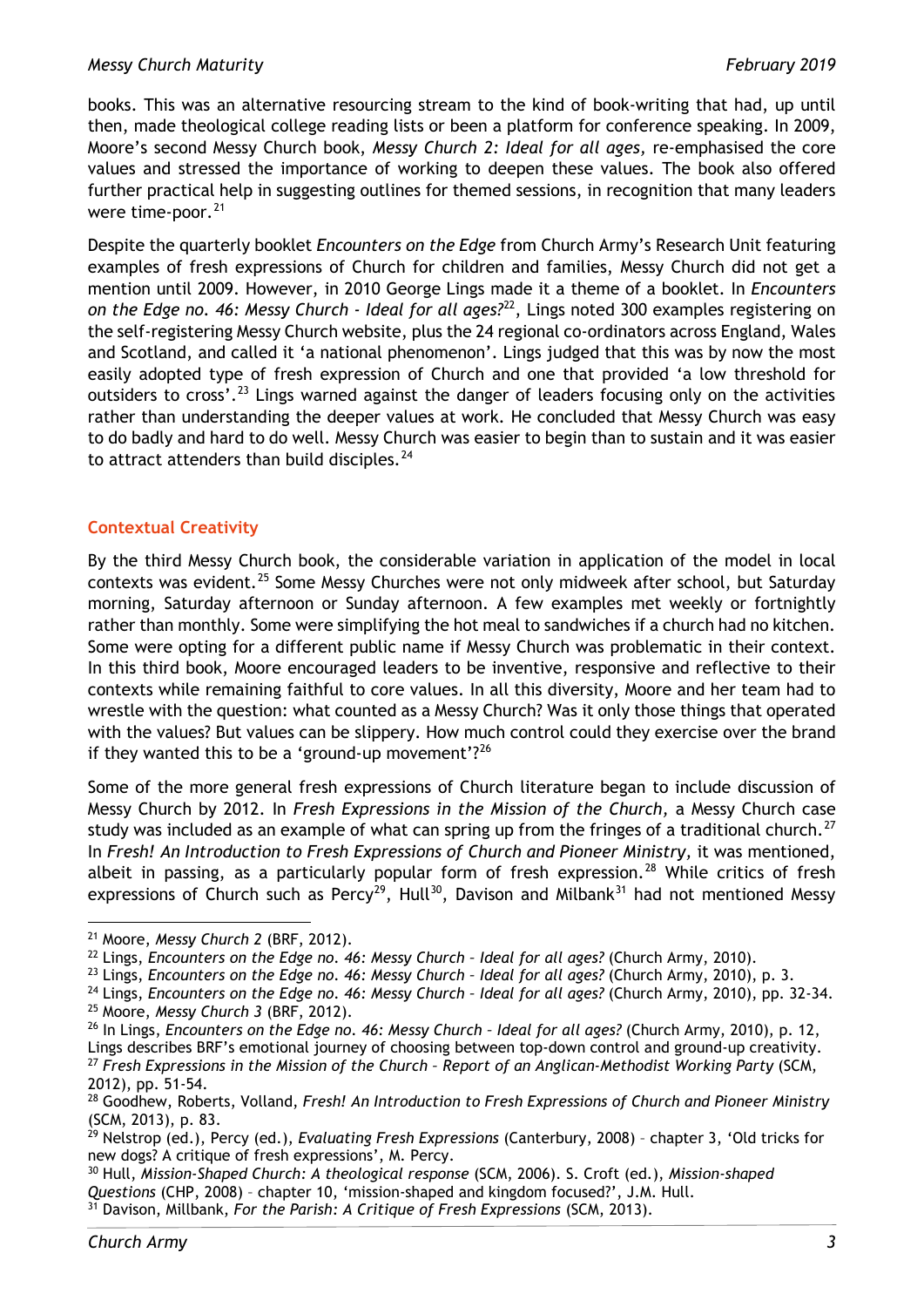Church, John Walker discussed it in some depth in *Testing Fresh Expressions*. He noted that two examples of Messy Church he was in touch with *did* connect with non-churchgoers but saw Messy Church as 'community service provision rather than church'.<sup>[32](#page-3-0)</sup> Some have since questioned whether these two examples were fair case studies to examine, given that they weren't adhering fully to the Messy Church values at the time.

## **Asking Deeper Questions**

In 2013, *Messy Church Theology*<sup>[33](#page-3-1)</sup> was published, containing a collection of reflections from contributing authors, attempting to engage with theological issues around Messy Church. The opening chapters acknowledged the breadth of understanding and practice behind the model, making clear that not all Messy Churches were fresh expressions of Church. Its popularity was noted as a model that gave people the confidence to start something missional, but it was judged that people shouldn't be too quick to call it church. Important diagnostic questions included: What about the long-term intentions? How is it engaging with parents? What is Messy Church for its team of leaders and volunteers, and what about sacramental provision?<sup>[34](#page-3-2)</sup>

Contributions from guest authors illustrated breadth of a different kind - how far the Messy Church idea had travelled internationally. Judy Paulsen in Oshawa, Canada, reflected on research she had conducted in her Messy Church about discipleship. Tracking changes in attenders' believing, behaving and belonging, she noted developments in behaving and belonging, but very little change in the beliefs of the parents.<sup>[35](#page-3-3)</sup> She concluded that discipleship would take time and be an untidy process as attenders connected into a wider church context. John Drane's chapter also addressed discipleship issues. Like Paulsen, he suggested that, as with St Peter, discipleship isn't a linear process,<sup>[36](#page-3-4)</sup> and he posed the question: should discipleship always rest in the domain of the individual and cerebral? What about expressing discipleship in more holistic ways – through mutuality, interaction and playfulness? $37$ 

Bob Hopkins' chapter continued with this question of whether discipleship could only occur in the cerebral dimension. As well as formal and non-formal ways of learning, Hopkins noted the extent to which effective learning also occurs through socialisation (through observation, not instruction).<sup>[38](#page-3-6)</sup> But Hopkins observed that this kind of discipleship takes longer and it requires that the team and volunteers commit to being on a journey of discipleship too. Paul Moore reminded us that Messy Churches face the same challenges as parish churches in keeping teenagers and their families engaged. He argued that the task of discipleship was an even greater challenge for Messy Churches; as Messy Churches tend to attract a greater number of attenders from non-churched backgrounds, walking with people on a journey to faith will take longer.<sup>[39](#page-3-7)</sup>

Bob Jackson's chapter in *Messy Church Theology* explored the parallels between Messy Church and the Sunday school movement. He noted that the rise of Messy Church took everyone by surprise

<span id="page-3-0"></span><sup>32</sup> Walker, Testing Fresh Expressions (Routledge, 2014), p. 204.

<span id="page-3-1"></span><sup>33</sup> Lings (ed.), *Messy Church Theology* (BRF, 2013).

<span id="page-3-2"></span><sup>&</sup>lt;sup>34</sup> Lings (ed.), *Messy Church Theology* (BRF, 2013) - chapter 2, 'When is Messy Church "not church"?', Hollinghurst, p. 47.

<span id="page-3-3"></span><sup>35</sup> Lings (ed.), *Messy Church Theology* (BRF, 2013) – chapter 4, 'Does Messy Church make disciples?', Paulsen, p. 82.

<span id="page-3-4"></span><sup>36</sup> Lings (ed.), *Messy Church Theology* (BRF, 2013) – chapter 6, 'Messy disciples', Drane, p. 117.

<span id="page-3-5"></span><sup>37</sup> Lings (ed.), *Messy Church Theology* (BRF, 2013) – chapter 6, 'Messy disciples', Drane, p. 121.

<span id="page-3-6"></span><sup>38</sup> Lings (ed.), *Messy Church Theology* (BRF, 2013) – chapter 11, 'Some frameworks to explore Messy

Church and discipleship', Hopkins, p. 234.

<span id="page-3-7"></span><sup>39</sup> Lings (ed.), *Messy Church Theology* (BRF, 2013) – chapter 12, 'Growing, maturing, ripening: what might an older Messy Church look like?', Moore, p. 247.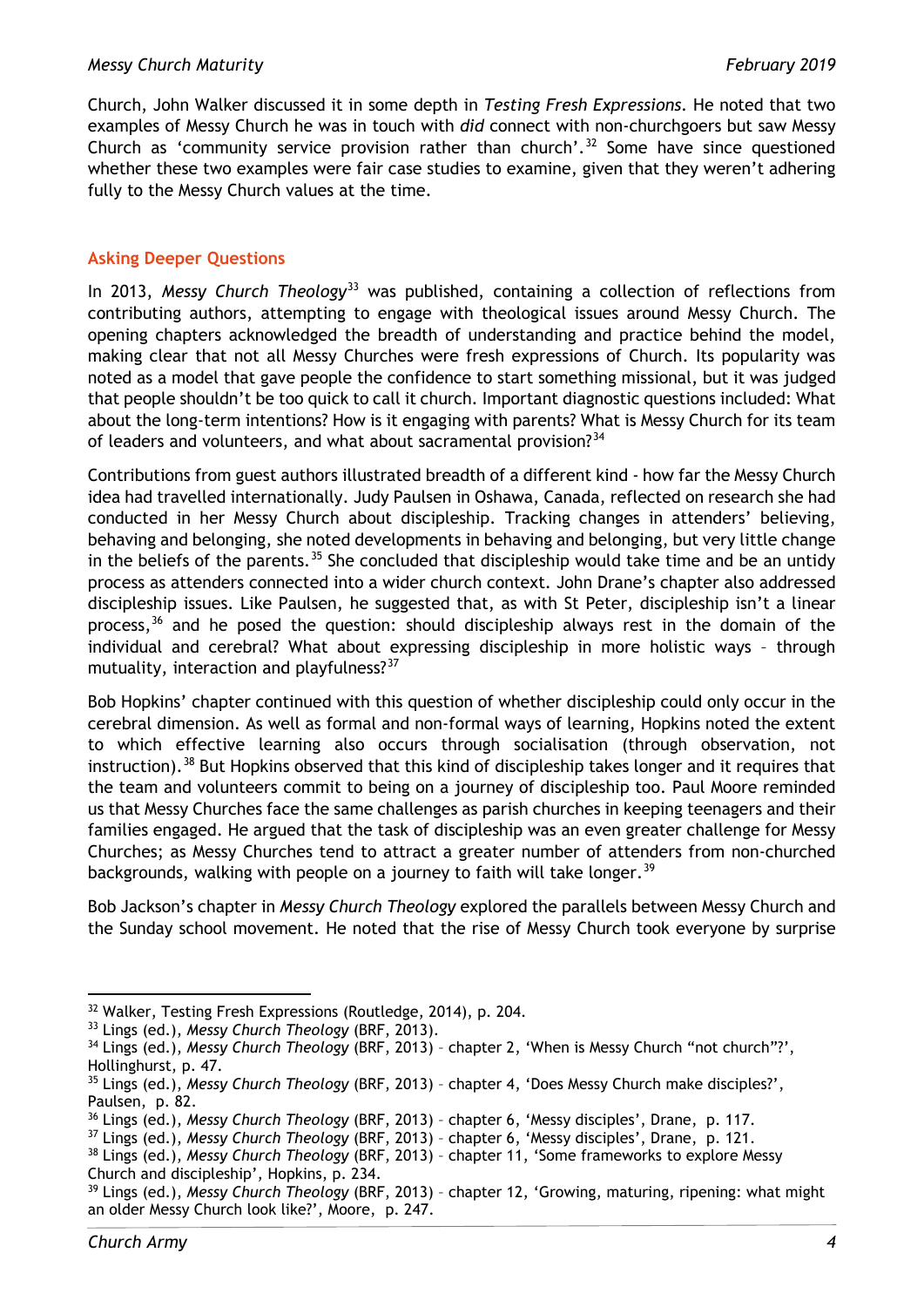#### *Messy Church Maturity February 2019*

and argued that part of its success was its double listening at the beginning of the process.<sup>[40](#page-4-0)</sup> But he went on to ask hard questions: Is Messy Church intended for the whole of life? Are people being converted? Are they being discipled? Do Messy Churches prepare people for a transition into another form of church? Without repeating the mistake of the Sunday school movement that assumed discipleship was about children acquiring knowledge, how could Messy Church work intentionally at discipleship?

George Lings' chapter on the DNA of Messy Church emphasised the importance of Messy Church values and explored the reproducibility of these values, as DNA, in related but different initiatives such as sweaty church and trashy church.<sup>[41](#page-4-1)</sup> Though small in number, these similar but different initiatives are a healthy outworking of non-identical reproduction. Writing from Victoria in Australia, Beth Barnett's chapter gave us a first glimpse of ongoing questions about maturity – should we strive to mature Messy Church under a certain model or let it happen naturally? Is our western interpretation of maturity the only or best way to think of ecclesial maturity? Is independence the only way to interpret maturity? Might it be better for Messy Churches to be part of large church organisations to remain firmly rooted in our Christian tradition, and work for interdependence rather than independence?<sup>[42](#page-4-2)</sup> Lings, in the final chapter, also explored theological themes like Creation and Fall, the now and not yet kingdom, the stages in salvation and sanctification, and why mess might be expected. $43$ 

## **Developing Discipleship**

In 2013, Paul Moore's book *Making Disciples in Messy Church* gathered up some of the leads offered in *Messy Church Theology* and explored them further. He repeated his observation that the deeper you dig with the discipleship question, the more you realise the challenges for all kinds of churches. He reflected on the Gray matrix, taking the Engel scale and adding extra dimensions of 'open', 'closed' and 'Holy Spirit in their lives'.<sup>[44](#page-4-4)</sup> He posed the question: what do we need to be putting into place to enable people to reach the 'Growing in Christ' quadrant? As well as explaining the formal, non-formal and socialisation styles of learning, aired by Hopkins, he reflected an understanding of discipleship as a model of apprenticeship<sup>[45](#page-4-5)</sup> and explored 'the child' as a true model of discipleship, with more of a natural capacity for eagerness, curiosity and humility.<sup>[46](#page-4-6)</sup>

Moore also unpacked a number of passages in the Bible that might help us in our understanding of discipleship. One of these is the way John's Gospel expresses discipleship as love in action<sup>[47](#page-4-7)</sup>, and Moore offered some examples of how Messy Church offers opportunities to show love. Furthermore, he drew on Lings' thinking about 'seven sacred spaces' and explored what they

<span id="page-4-0"></span><sup>40</sup> Lings (ed.), *Messy Church Theology* (BRF, 2013) – chapter 7, 'From Sunday school to Messy Church: a new movement for our age?', Jackson, p. 152.

<span id="page-4-1"></span><sup>41</sup> Lings (ed.), *Messy Church Theology* (BRF, 2013) – chapter 8, 'What is the DNA of Messy Church?, Lings, p. 168. See also Lings, *Encounters on the Edge no. 56: Sweaty Church – Church for Kinaesthetic Learners* 

<sup>(</sup>Church Army, 2012), and Lings, *Snapshots - Stories From the Edge, Issue 2: Surprises in a normal setting*  (Church Army PDF bulletin, 2014), [http://www.churcharmy.org/Snapshots.](http://www.churcharmy.org/Snapshots)

<span id="page-4-2"></span><sup>42</sup> Lings (ed.), *Messy Church Theology* (BRF, 2013) – chapter 9, 'Messy maturity: paradox, contradiction or perfect match?', Barnett, p. 178.

<span id="page-4-3"></span><sup>43</sup> Lings (ed.), *Messy Church Theology* (BRF, 2013) – chapter 13, 'Why me might expect mess, not merely tolerate it', Lings.

<span id="page-4-4"></span><sup>44</sup> Moore, *Making Disciples in Messy Church* (BRF, 2013), p. 25.

<span id="page-4-5"></span><sup>45</sup> Moore, *Making Disciples in Messy Church* (BRF, 2013), p. 117: investing in your team - inviting not-yet Christians onto team helps community feel, but also builds trust and gives opportunity for people to learn informally/through socialisation.

<span id="page-4-6"></span><sup>46</sup> This connects with the spirituality of the child in the work of both Rebecca Nye and Jerome Berryman, although the two of them have different ways of working with these values.

<span id="page-4-7"></span><sup>47</sup> Moore, *Making Disciples in Messy Church* (BRF, 2013), p. 66.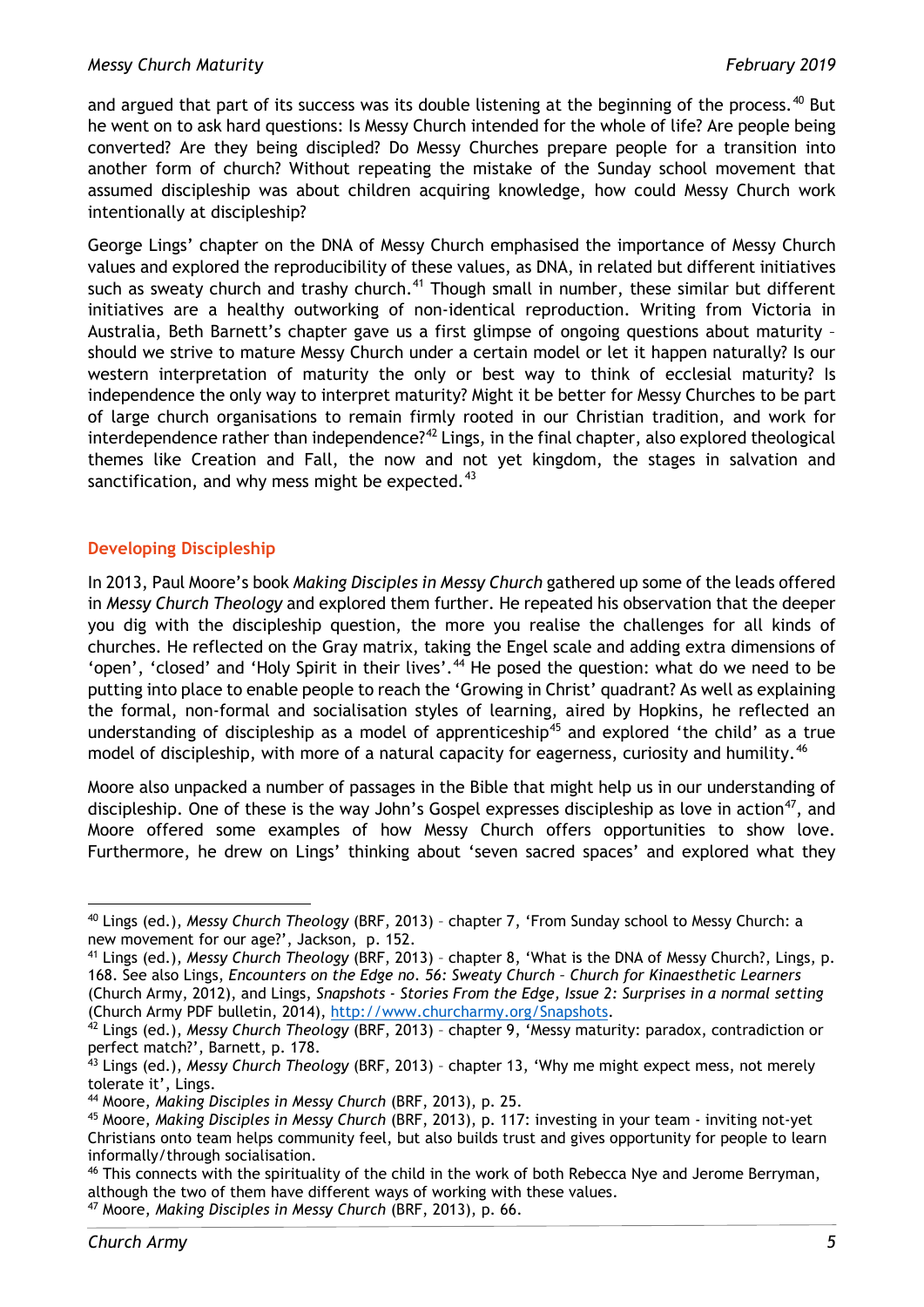might have to offer<sup>48</sup>, as the values and shape of Messy Church gatherings do offer a variety of spaces and functions. For example, can we look for God moments and sacred moments in a variety of spaces, not just chapel/worship?

Moore examined and applied Catholic catechesis theory and practice to offer ways forward for the way it combines practical and intellectual approaches in the context of being a counter-cultural community learning to be apprentices of Jesus. His penultimate chapter explored issues around faith at home, highlighting the reality that for several generations, because of Sunday school and other dedicated church groups, even churchgoing parents have been deskilled in nurturing faith at home.<sup>[49](#page-5-1)</sup> Messy Churches can help parents take small steps in praying, discussing issues and reading the Bible with their children at home, but Messy Church does not claim to have all the answers to what is a considerably wider challenge.

# **Quantitative Research**

In 2013, quantitative research on fresh expressions of Church in eleven dioceses in the Church of England, conducted by Church Army's Research Unit, was published.<sup>[50](#page-5-2)</sup> This illustrated the proliferation of Messy Churches, but also the diversity among those with such a label. The process of data collection involved sifting those Messy Churches that were working with the intention to be fresh expressions of Church, and those who were only intended to be a stepping stone onwards, or a bridge back, to an existing church. Church Army's Research Unit also excluded those Messy Churches who met less than monthly. $51$ 

This research into all kinds of fresh expressions of Church was extended and updated between 2014-2016 by taking records from a further ten dioceses. In the first tranche, 47% of Messy Churches examined met the indicators of what be counted as a fresh expression of Church, but only 39% in the second tranche. 360 examples were recorded across the 21 dioceses, although only 305 of these were 'pure' Messy Church. 55 others drew upon some of its values but were predominantly something else, such as café church, school-based church or child-focused church.

Chapter 6 of the resulting overall report, *The Day of Small Things,* examined the 14 most common kinds of fresh expression of Church in order to determine any overlaps and in what ways they were distinct from each other. Its summary, in relation to Messy Church, was as follows:

This is the most common type (33% of included cases), more than twice as common as café churches and towards three times as common as church plants. Messy Churches score highly in drawing the non-churched, less than average for the de-churched and among the lowest for drawing existing Christians. They mainly start to provide diversity of ways of being church and to contact unreached people groups, attracting only slightly more children than adults. Most start-up teams are of 3-12 people, but they are the most likely to choose the rarer size of 13-19. They have a high net growth ratio, but having reached a certain size, nearly half will plateau. 89% remain within the sending parish, dominantly draw from the neighbourhood, and 87% meet monthly.

Three quarters of the leaders are female, mainly lay and more than average lay-lay. 73% have a local leadership team and most are taking some steps towards selffinancing. However, 1/5<sup>th</sup> have taken no steps towards any three-self maturity goals. In terms of 'the word', 79% have some form of talk, but a higher emphasis falls on

<sup>&</sup>lt;u>.</u> <sup>48</sup> Moore, *Making Disciples in Messy Church* (BRF, 2013), pp. 84-85.

<span id="page-5-1"></span><span id="page-5-0"></span><sup>49</sup> Moore, *Making Disciples in Messy Church* (BRF, 2013), p. 112.

<span id="page-5-2"></span><sup>50</sup> *Church Growth Research Project: An Analysis of fresh expressions of Church* Report (Church Army, 2013).

<span id="page-5-3"></span><sup>&</sup>lt;sup>51</sup> This is on the basis that anything that meets less than monthly will struggle to feel like a distinct worshipping congregation or community.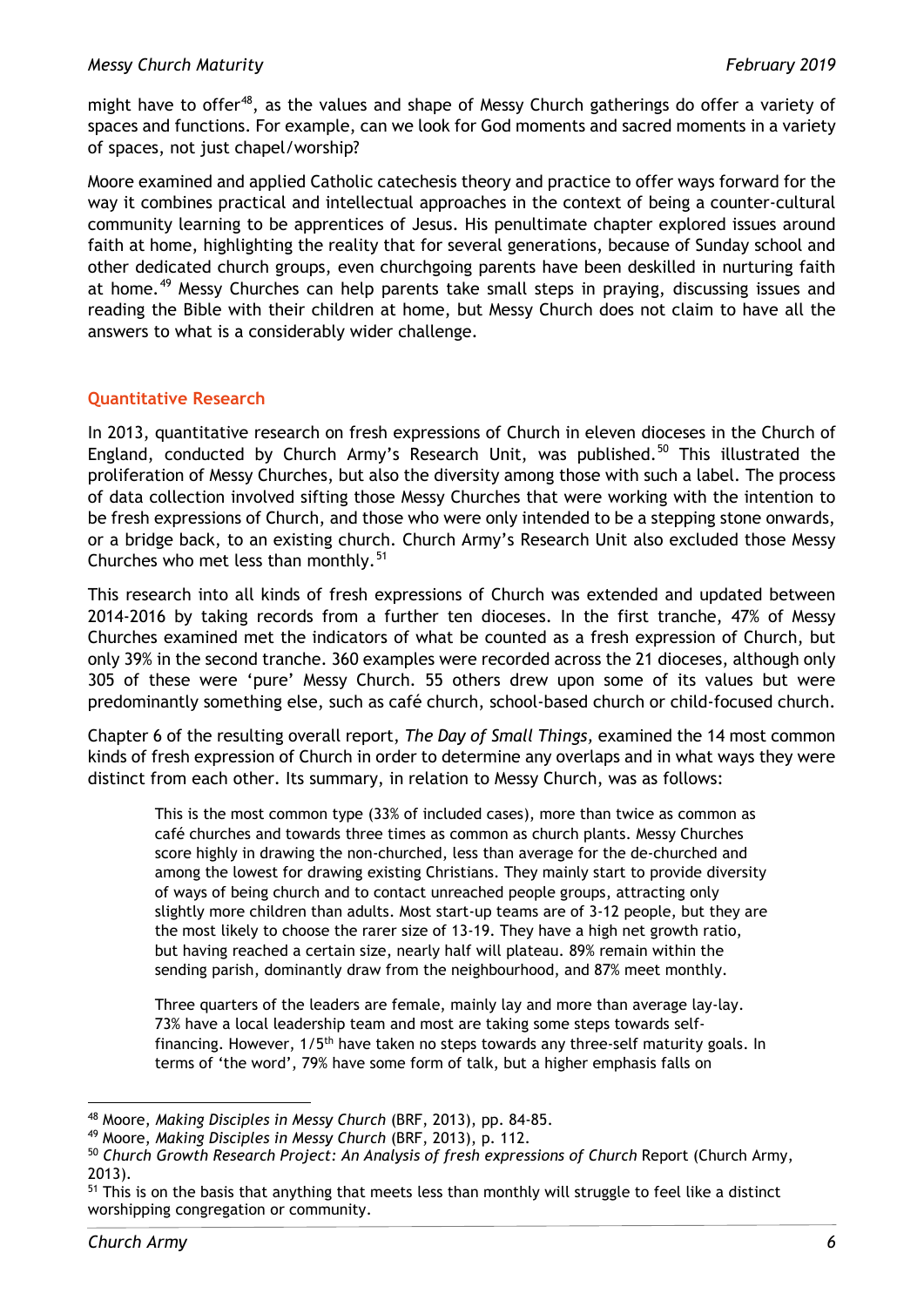storytelling and creative activities. Very few have small groups. They are the least likely among the 14 types to have held a Communion and  $2<sup>nd</sup>$  least likely to have had a Baptism. They lag behind other types too in providing steps in discipleship, though 66% have done something. They are also below the average for the three most popular routes in evangelism (building relationships, inviting people to their fxC or to other events), yet over half of them are doing these. The chief take-up is from the central tradition as its most popular choice, and by the evangelical tradition. The mortality rate is second lowest at  $4.4\%$ .<sup>[52](#page-6-0)</sup>

These two paragraphs summarise the high and consistent missional effect of those Messy Churches intending to be fresh expressions of Church, but they also highlight some ecclesial frailties. Chapter 8 of the report demonstrated that their predominant monthly frequency was not injurious to missional effectiveness, but it clearly slowed down all the factors that marked progress in ecclesial maturity. Ways forward in disciple-making and ecclesial maturity were noted as areas for development and these are what, in part, prompted this current piece of research.

# **Continuing Research**

The findings of *The Day of Small Things* quantitative research might imply that development had stalled or got stuck over issues of ecclesial maturity and discipleship in Messy Church. Quite the contrary - whilst this four-year quantitative research project was taking place, more and more voices were contributing to the discussion of how Messy Church could develop deeper discipleship. Earlier, in 2014, *Being Church, Doing Life* by Michael Moynagh took note of the 'mushrooming' phenomenon of Messy Church<sup>[53](#page-6-1)</sup> and offered some practical ideas on developing discipleship, drawing on existing material from Bob and Mary Hopkins and Paul Moore.

The Bible Reading Fellowship continued to develop their own thinking and practice. In 2015, *Messy Family Fun* and *Messy Prayer: Developing the prayer life of your Messy Church* was published. Work was also commissioned to explore what happens when children reach teenagehood in Messy Church. Some helpful case study work was shared on the Messy Church website of an example in Bristol where teenagers were an active part of the leadership team. A day led by Messy Church teenagers for Messy Church teenagers was piloted there under a BRF banner.

Examination of Messy Church work in deprived areas was also shared on the website, in a paper called *Can Messy Church Work Anywhere?[54](#page-6-2)* Martyn Payne gathered data from a small sample of Messy Churches in deprived contexts through interviews and observation, noting similar challenges faced in these contexts. He noted that, within the value of hospitality, the challenge is for helpers and attenders to develop a shared life together; helpers need to accept hospitality from Messy Church attenders who may have less materially but lots to give in all sorts of ways. Growing genuine friendship is the goal. There is the continual need to think about how the values are interpreted in context; venue, leadership and worship should all be determined by what works best locally.

In 2016, *Messy Hospitality* and *Messy Togetherness* were both published by BRF. The former traced the New Testament emphasis on, and practice of, hospitality, and tracked how this value can and should be present in each stage of a Messy Church event, from planning, through welcome, to the meal and farewell. Amanda Dawn Aspland also completed her doctoral thesis in 2016, exploring

<span id="page-6-2"></span><sup>54</sup> Payne, *Can Messy Church Work Anywhere?* (Messy Church PDF report, 2014):

<sup>&</sup>lt;u>.</u> <sup>52</sup> Lings, *The Day of Small Things* (Church Army, 2016), p. 124.

<span id="page-6-1"></span><span id="page-6-0"></span><sup>53</sup> Moynagh, *Being Church, Doing Life* (Monarch, 2014), p. 102.

<http://www.messychurch.org.uk/resource/can-messy-church-work-anywhere-social-deprivation-report> (accessed 17/02/2017).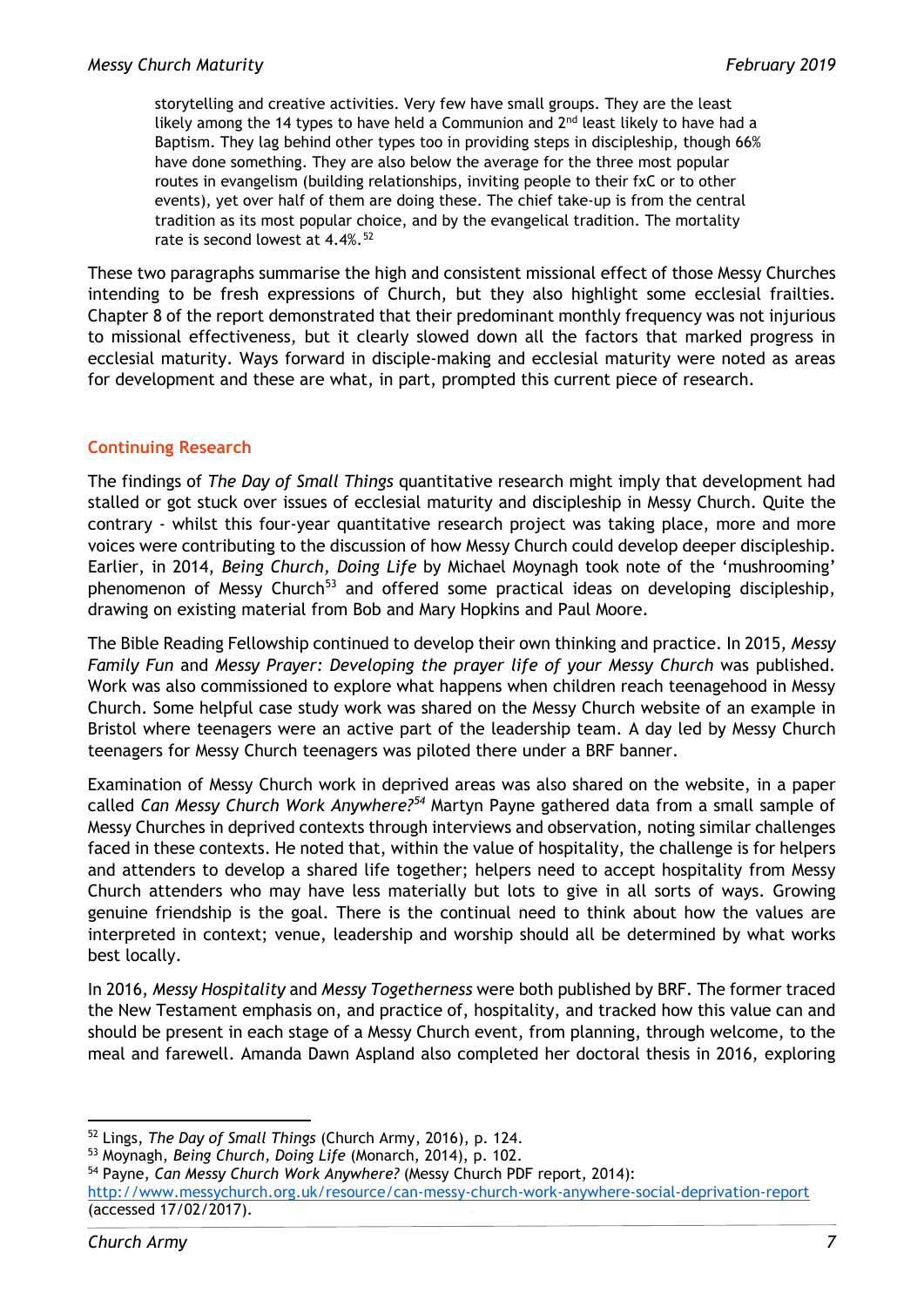#### *Messy Church Maturity February 2019*

discipleship at Messy Church.<sup>[55](#page-7-0)</sup> Funded through York St John University, Aspland gathered survey data from a sample of 260 helpers and 203 adults from 41 different Messy Churches. Acknowledging the potential for response bias in only working with those examples that offered to take part, survey data showed a profile of adult involvement in Messy Church and asked questions about what they were looking to get out of Messy Church.

Aspland noted the encouraging proportion of attenders from non-churched backgrounds and explored an unexpected trend for helpers and attenders to have a Myers-Briggs SJ combination (Sensing/Judging) - a tendency for order and duty. Such values seem a little at odds with the aims of Messy Church. The high SJ scores among attenders suggested the routine and well-structured aspects of Messy Church were a draw<sup>[56](#page-7-1)</sup> and perhaps Messy Church wasn't as messy as the name suggests. Aspland concluded that to develop 'Christian becoming' (her term for discipleship), leaders needed to be reflective practitioners and cultivate 'I-Thou' values (using Buber terminology) in all relationships, continuing to learn from all involved about how values and discipleship deepen. If the SJ trend in this sample did reflect a wider reality in Messy Church, it might be a factor in the aforementioned ecclesial frailty of the quantitative fresh expressions of Church research findings. Leaders might be reluctant to look forward and think about long-term strategy and planning for sustainability; generally speaking, SJs tend to focus more on the present.

Messy Church held its first international conference in the UK in May 2016. One of the speakers was George Lings, then director of Church Army's Research Unit but now retired. Videos of his two keynote sessions have been preserved on YouTube. In the first, called 'Finding the way',  $57$  he considered the connections between the seven sacred spaces of monastic tradition<sup>[58](#page-7-3)</sup> and Messy Church experience and practice. In the second, called 'Showing the way',  $59$  he acknowledged the impact that Messy Church is making around the world.

BRF launched a series of Messy Mini Books by Lucy Moore in 2016, which are still being added to. With titles such as *Family Prayer Time: on the journey together[60](#page-7-5)* and *Family Jesus Time: Going*  on the faith adventure,<sup>[61](#page-7-6)</sup> both published in 2018, it is clear that Messy Mini Books' aim is to help families grow in faith together at home, in between Messy Church meetings. The Messy Church site has a page with the same aim: 'Encouraging families to live out faith in the home'.<sup>[62](#page-7-7)</sup>

Michael Moynagh's follow-up to *Being Church, Doing Life* was published in 2017. Called *Church in Life: Innovation, Mission and Ecclesiology,* it contained a number of references to Messy Church and Lucy Moore's story. Moynagh expressed his hope that, in the long-term, people will begin to explore becoming disciples of Jesus and that more mature worship will develop,  $63$  but he also posed these questions: Will some Messy Churches plateau if meeting just once a month? Will monthly patterns alone be enough for individuals to grow more deeply in discipleship?<sup>[64](#page-7-9)</sup> Ireland and Booker's earlier book *Making New Disciples* explored the same kinds of issues but from a more positive perspective; whilst acknowledging that monthly patterns have some limitations, they pointed out that Messy Church gatherings are designed to have a celebratory dynamic that

 $\overline{\phantom{a}}$ 

<span id="page-7-0"></span><sup>55</sup> Aspland, 'Unless you become like a child: Psychological type and Christian becoming at Messy Church' (PhD with The University of Leeds, York St John University, Faculty of Education and Theology, April 2016).

<span id="page-7-1"></span><sup>56</sup> Aspland, 'Unless you become like a child: Psychological type and Christian becoming at Messy Church' (PhD with The University of Leeds, York St John University, Faculty of Education and Theology, April 2016), p. 205.

<span id="page-7-2"></span><sup>57</sup> <https://youtu.be/wKaY2JPlrlk>

<span id="page-7-3"></span><sup>&</sup>lt;sup>58</sup> cell, chapel, chapter, cloister, garden, refectory, library

<span id="page-7-4"></span><sup>59</sup> <https://youtu.be/DRpWPHZaPj4>

<span id="page-7-5"></span><sup>60</sup> Moore, *Family Prayer Time: on the journey together* (BRF, 2018)

<span id="page-7-6"></span><sup>61</sup> Moore, *Family Jesus Time: Going on the faith adventure* (BRF, 2018)

<span id="page-7-7"></span><sup>62</sup> <https://www.messychurch.org.uk/resource/encouraging-families-live-out-faith-home>

<span id="page-7-8"></span><sup>63</sup> Moynagh, *Church in Life: Innovation, Mission and Ecclesiology* (SCM, 2017), p. 50.

<span id="page-7-9"></span><sup>64</sup> Moynagh, *Church in Life: Innovation, Mission and Ecclesiology* (SCM, 2017), p. 60.